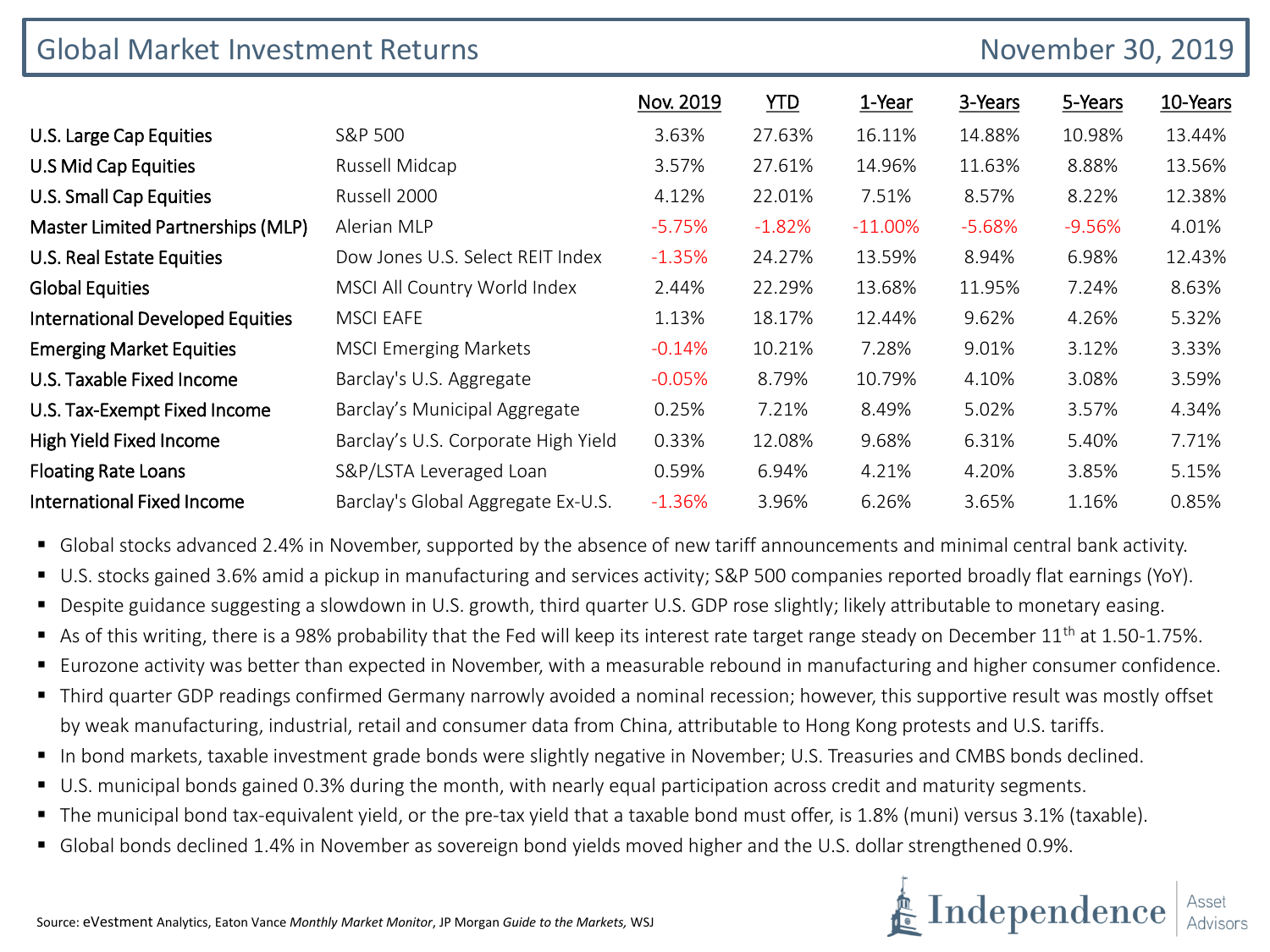Independence

## Economic Update

- The Canadian economy remains resilient despite global growth deceleration and geopolitical tensions.
- Inflation remains on target, according to deputy governor Timothy Lane, who also confirmed that Canada's job market is strong.
- Unlike many of its peers, Canada has not elected to ease its monetary policy (unchanged since October 2018).
- However, the Canadian economy slowed in the third quarter to an annual pace of 1.3%; this matched the BoC forecast.
- The Canadian Central Bank confirmed at its December meeting that it has no intention of moving in step with the U.S. Federal Reserve.
- Canada's perspective on the global economy is that global recession concerns are waning, but trade conflicts remain a primary risk.

## Interest Rate Update

The Bank of Canada announced no change to its benchmark interest rate when it met in early December, holding steady at 1.75%. With this monetary policy decision, the Canadian central bank is positioning itself as an exception among other developed economies.